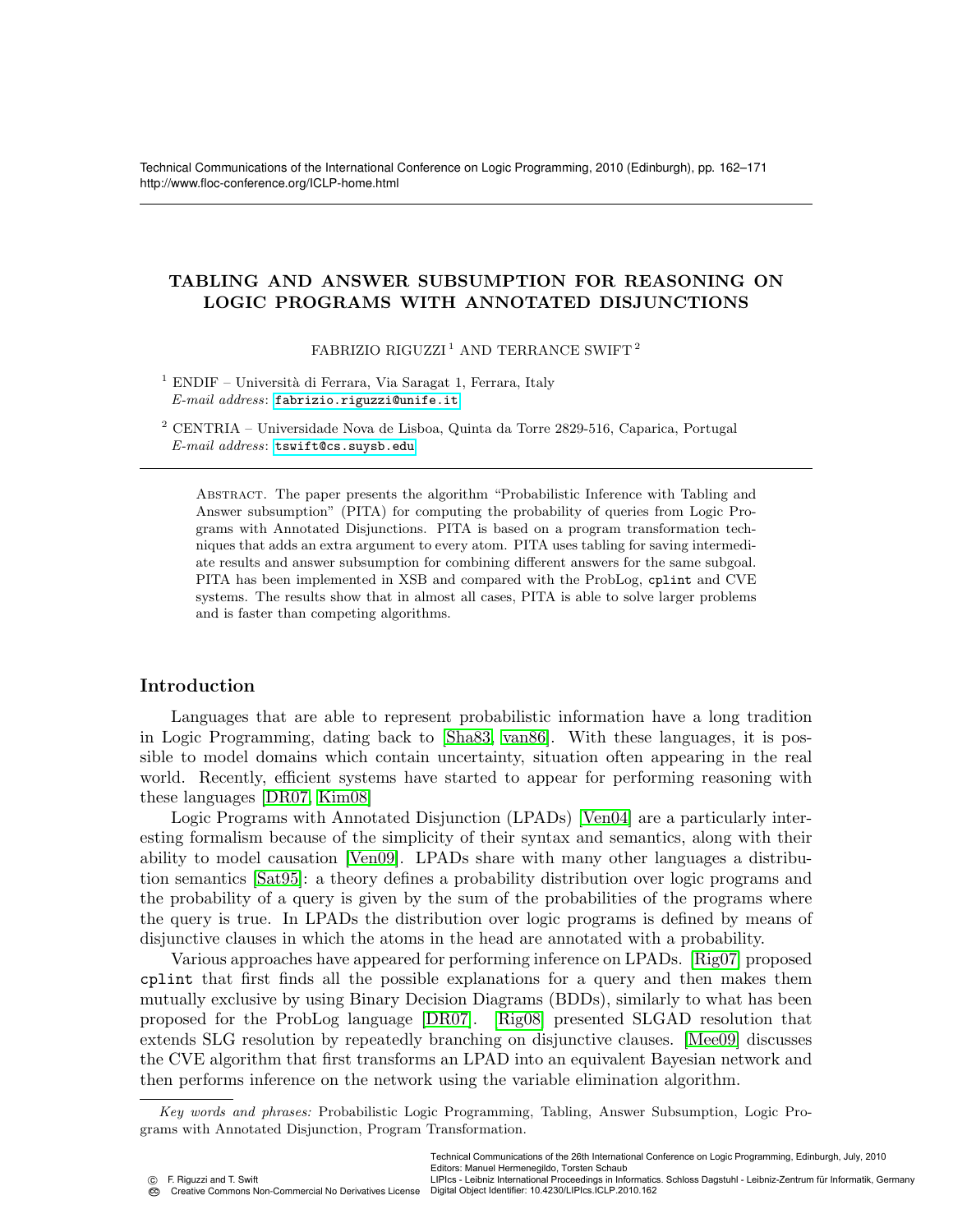In this paper, we present the algorithm "Probabilistic Inference with Tabling and Answer subsumption" (PITA) for computing the probability of queries from LPADs. PITA builds explanations for every subgoal encountered during a derivation of the query. The explanations are compactly represented using BDDs that also allow an efficient computation of the probability. Since all the explanations for a subgoal must be found, it is very useful to store such information so that it can be reused when the subgoal is encountered again. We thus propose to use tabling, which has recently been shown useful for probabilistic logic programming in [\[Kam00,](#page-9-10) [Rig08,](#page-9-8) [Kim09,](#page-9-11) [Man09\]](#page-9-12). This is achieved by transforming the input LPAD into a normal logic program in which the subgoals have an extra argument storing a BDD that represents the explanations for its answers. Moreover, we also exploit answer subsumption to combine different explanations for the same answer. PITA is tested on a number of datasets and compared with cplint, CVE and ProbLog [\[Kim08\]](#page-9-3). The algorithm was able to successfully solve more complex queries than the other algorithms in most cases, and it was also almost always faster.

The paper is organized as follows. Section [1](#page-1-0) briefly recalls tabling and answer subsumption. Section [2](#page-2-0) illustrates syntax, semantics and inference for LPADs. Section [3](#page-4-0) presents PITA, Section [4](#page-6-0) describes the experiments and Section [5](#page-8-0) concludes the paper.

### <span id="page-1-0"></span>1. Tabling and Answer Subsumption

The idea behind tabling is to maintain in a table both subgoals encountered in a query evaluation and answers to these subgoals. If a subgoal is encountered more than once, the evaluation reuses information from the table rather than re-performing resolution against program clauses. Although the idea is simple, it has important consequences. First, tabling ensures termination of programs with the *bounded term size property*. A program P has the bounded term size property if there is a finite function  $f: N \to N$  such that if a query term Q to P has size  $size(Q)$ , then no term used in the derivation of Q has size greater than  $f(size(Q))$ . This makes it easier to reason about termination than in basic Prolog. Second, tabling can be used to evaluate programs with negation according to the Well-Founded Semantics (WFS) [\[van91\]](#page-9-13). Third, for queries to wide classes of programs, such as datalog programs with negation, tabling can achieve the optimal complexity for query evaluation. And finally, tabling integrates closely with Prolog, so that Prolog's familiar programming environment can be used, and no other language is required to build complete systems. As a result, a number of Prologs now support tabling, including XSB, YAP, B-Prolog, ALS, and Ciao. In these systems, a predicate  $p/n$  is evaluated using SLDNF by default: the predicate is made to use tabling by a declaration such as table  $p/n$  that is added by the user or compiler.

This paper makes use of a tabling feature called answer subsumption. Most formulations of tabling add an answer A to a table for a subgoal S only if A is a not a variant (as a term) of any other answer for S. However, in many applications it may be useful to order answers according to a partial order or (upper semi-)lattice. In the case of a lattice, answer subsumption may be specified by means of a declaration such as table  $p(.0r/3 - zero/1)$ . where a lattice is defined on the second argument by providing a bottom element (returned by  $zero/1$  and a join operation  $(or/3)$ . With the previous declaration, if a table contains an answer  $p(a, E_1)$  and a new answer  $p(a, E_2)$  were derived, the answer  $p(a, E_1)$  is replaced by  $p(a, E_3)$ , where  $E_3$  is obtained by  $or(E_1, E_2, E_3)$ . Answer subsumption over arbitrary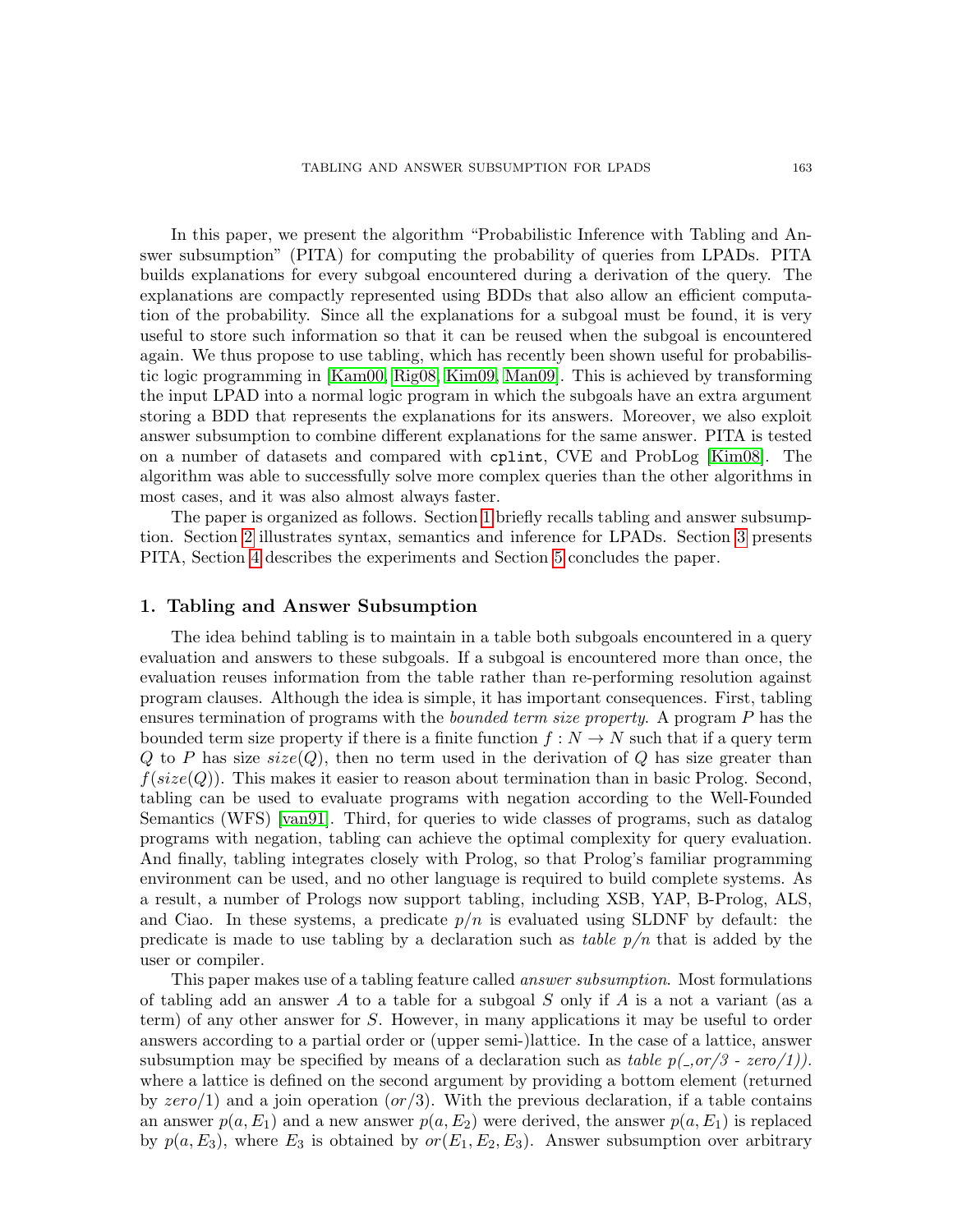#### 164 F. RIGUZZI AND T. SWIFT

upper semi-lattices is implemented in XSB for stratified programs [\[Swi99\]](#page-9-14); in addition, the mode-directed tabling of B-Prolog can also be seen as a form of answer subsumption.

### <span id="page-2-0"></span>2. Logic Programs with Annotated Disjunctions

A Logic Program with Annotated Disjunctions [\[Ven04\]](#page-9-4) consists of a finite set of annotated disjunctive clauses of the form  $h_1 : \alpha_1 ; \ldots ; h_n : \alpha_n \leftarrow b_1, \ldots, b_m$ . In such a clause  $h_1, \ldots h_n$  are logical atoms and  $b_1, \ldots, b_m$  are logical literals,  $\{\alpha_1, \ldots, \alpha_n\}$  are real numbers in the interval [0, 1] such that  $\sum_{j=1}^n \alpha_j \leq 1$ .  $h_1 : \alpha_1 ; \ldots ; h_n : \alpha_n$  is called the head and  $b_1, \ldots, b_m$  is called the body. Note that if  $n = 1$  and  $\alpha_1 = 1$  a clause corresponds to a normal program clause, sometimes called a *non-disjunctive* clause. If  $\sum_{j=1}^{n} \alpha_j < 1$ , the head of the annotated disjunctive clause implicitly contains an extra atom null that does not appear in the body of any clause and whose annotation is  $1 - \sum_{j=1}^{n} \alpha_j$ . For a clause C of the form above, we define  $head(C)$  as  $\{(h_i : \alpha_i)|1 \leq i \leq n\}$  if  $\sum_{i=1}^{n} \alpha_i = 1$  and as  $\{(h_i : \alpha_i)|1 \leq i \leq n\} \cup \{(null : 1 - \sum_{i=1}^{n} \alpha_i)\}\)$  otherwise. Moreover, we define  $body(C)$  as  $\{b_i | 1 \leq i \leq m\}, h_i(C)$  as  $h_i$  and  $\alpha_i(C)$  as  $\alpha_i$ .

If LPAD  $T$  is ground, a clause represents a probabilistic choice between the nondisjunctive clauses obtained by selecting only one atom in the head. If  $T$  is not ground, it can be assigned a meaning by computing its grounding,  $ground(T)$ . The semantics of LPADs, given in [\[Ven04\]](#page-9-4), requires the ground program to be finite, so the program must not contain function symbols if it contains variables.

By choosing a head atom for each ground clause of an LPAD we get a normal logic program called a possible world of the LPAD (instance in [\[Ven04\]](#page-9-4)). A probability distribution is defined over the space of possible worlds by assuming independence between the choices made for each clause.

More specifically, an *atomic choice* is a triple  $(C, \theta, i)$  where  $C \in T$ ,  $\theta$  is a substitution that grounds C and  $i \in \{1, \ldots, |head(C)|\}$ .  $(C, \theta, i)$  means that, for ground clause  $C\theta$ , the head  $h_i(C)$  was chosen. A set of atomic choices  $\kappa$  is consistent if  $(C, \theta, i) \in \kappa$ ,  $(C, \theta, j) \in$  $\kappa \Rightarrow i = j$ , i.e., only one head is selected for a ground clause. A *composite choice*  $\kappa$  is a consistent set of atomic choices. The probability  $P(\kappa)$  of a composite choice  $\kappa$  is the product of the probabilities of the individual atomic choices, i.e.  $P(\kappa) = \prod_{(C,\theta,i)\in\kappa} \alpha_i(C)$ .

A selection  $\sigma$  is a composite choice that, for each clause  $C\theta$  in ground(T), contains an atomic choice  $(C, \theta, i)$  in  $\sigma$ . We denote the set of all selections  $\sigma$  of a program T by  $S_T$ . A selection  $\sigma$  identifies a normal logic program  $w_{\sigma}$  defined as follows:  $w_{\sigma} = \{(h_i(C)) \leftarrow$  $body(C)\theta|(C,\theta,i) \in \sigma$ .  $w_{\sigma}$  is called a *possible world* (or simply world) of T. Since selections are composite choices, we can assign a probability to possible worlds:  $P(w_{\sigma}) =$  $P(\sigma) = \prod_{(C,\theta,i)\in\sigma} \alpha_i(C).$ 

We consider only *sound* LPADs in which every possible world has a total well-founded model. In this way, the uncertainty is modeled only by means of the disjunctions in the head and not by the features of the semantics. In the following we write  $w_{\sigma} \models \phi$  to mean that the closed formula  $\phi$  is true in the well-founded model of the program  $w_{\sigma}$ .

The probability of a closed formula  $\phi$  according to an LPAD T is given by the sum of the probabilities of the possible worlds where the formula is true according to the WFS:  $P(\phi) = \sum_{\sigma \in S_T, w_{\sigma} \models \phi} P(\sigma)$ . It is easy to see that P satisfies the axioms of probability.

<span id="page-2-1"></span>Example 2.1. The following LPAD encodes the dependency of a person's sneezing on his having the flu or hay fever: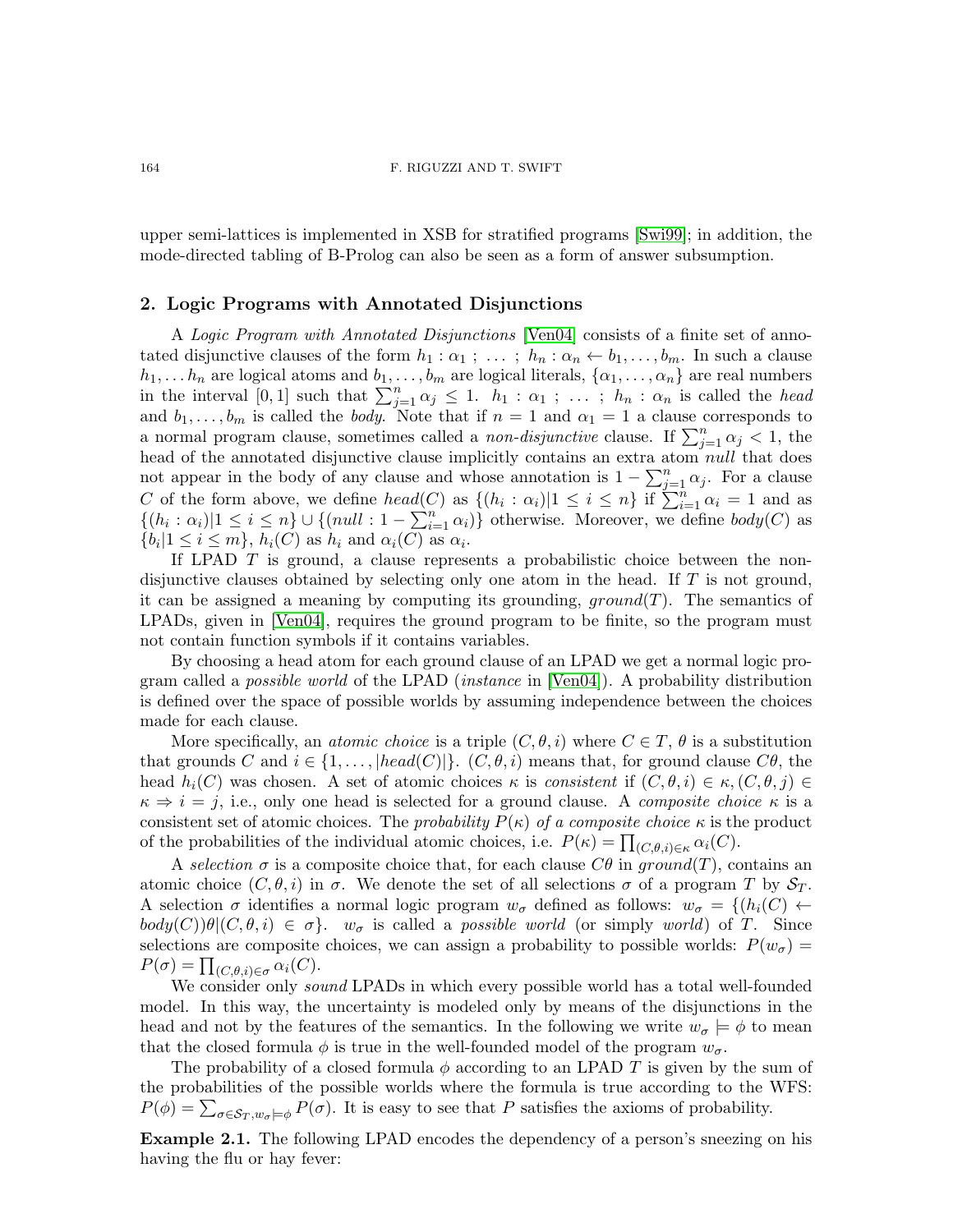<span id="page-3-0"></span>

<span id="page-3-1"></span>Figure 1: Decision diagrams for Example [2.1.](#page-2-1)

 $C_1 = strong\_sneezing(X) : 0.3 ; moderate\_sneezing(X) : 0.5 \leftarrow flu(X).$  $C_2 = strong\_sineezing(X) : 0.2$ ;  $moderate\_sneezing(X) : 0.6 \leftarrow hay\_fever(X)$ .<br>  $C_3 = flu(david)$ .  $flu(david).$  $C_4 = \hbar a y_{\text{-}} f e v e r (david).$ 

If the LPAD contains function symbols, its semantics can be given by following the approach proposed in [\[Poo00\]](#page-9-15) for assigning a semantics to ICL programs with function symbols. A similar result can be obtained using the approach of [\[Sat95\]](#page-9-6). In a forthcoming extended version of this paper we discuss how this can be done.

In order to compute the probability of a query, we can first find a *covering set of explana*tions and then compute the probability from them. A composite choice  $\kappa$  identifies a set of possible worlds  $\omega_{\kappa}$  that contains all the worlds relative to a selection that is a superset of  $\kappa$ , i.e.,  $\omega_{\kappa} = \{w_{\sigma} | \sigma \in S_T, \sigma \supseteq \kappa\}$ . Similarly we can define the set of possible worlds associated to a set of composite choices  $K: \omega_K = \bigcup_{\kappa \in K} \omega_{\kappa}$ . Given a closed formula  $\phi$ , we define the notion of explanation and of covering set of composite choices. A finite composite choice  $\kappa$  is an explanation for  $\phi$  if  $\phi$  is true in every world of  $\omega_{\kappa}$ . In Example [2.1,](#page-2-1) the composite choice  $\{(C_1, \{X/david\}, 1)\}\$ is an explanation for strong sneezing(david). A set of choices K is covering with respect to  $\phi$  if every world  $w_{\sigma}$  in which  $\phi$  is true is such that  $w_{\sigma} \in \omega_K$ . In Ex-ample [2.1,](#page-2-1) the set of composite choices  $L_1 = \{\{(C_1, \{X/david\}, 1)\}, \{(C_2, \{X/david\}, 1)\}\}\$ is covering for *strong\_sneezing(david)*. Moreover, both elements of  $L_1$  are explanations, so  $L_1$  is a covering set of explanations for the query strong sneezing (david).

We associate to each ground clause  $C\theta$  appearing in a covering set of explanations a multivalued variable  $X_{C\theta}$  with values  $\{1,\ldots, head(C)\}\$ . Each atomic choice  $(C, \theta, i)$  can then be represented by the propositional equation  $X_{C\theta} = i$ . If we conjoin equations for a single explanation and disjoin expressions for the different explanations we obtain a Boolean function that assumes value 1 if the values assumed by the multivalued variables correspond to an explanation for the goal. Thus, if K is a covering set of explanations for a query  $\phi$ , the probability of the Boolean formula  $f(\mathbf{X}) = \bigvee_{\kappa \in K} \bigwedge_{(C,\theta,i) \in \kappa} X_{C\theta} = i$  taking value 1 is the probability of the query, where  $X$  is the set of all ground clause variables.

For example, the covering set of explanations  $L_1$  translates into the function  $f(\mathbf{X}) =$  $(X_{C_1\emptyset} = 1) \vee (X_{C_2\emptyset} = 1)$ . Computing the probability of  $f(\mathbf{X})$  taking value 1 is equivalent to computing the probability of a DNF formula which is an NP-hard problem. In order to solve it as efficiently as possible we use Decision Diagrams, as proposed by [\[DR07\]](#page-9-2).

A Multivalued Decision Diagram (MDD) [\[Tha78\]](#page-9-16) represents a function  $f(\mathbf{X})$  taking Boolean values on a set of multivalued variables  $X$  by means of a rooted graph that has one level for each variable. Each node has one child for each possible value of the multivalued variable associated to the level of the node. The leaves store either 0 or 1. For example, the MDD corresponding to the function for  $L_1$  is shown in Figure [1\(a\).](#page-3-0) MDDs represent a Boolean function  $f(\mathbf{X})$  by means of a sum of disjoint terms, thus the probability of  $f(\mathbf{X})$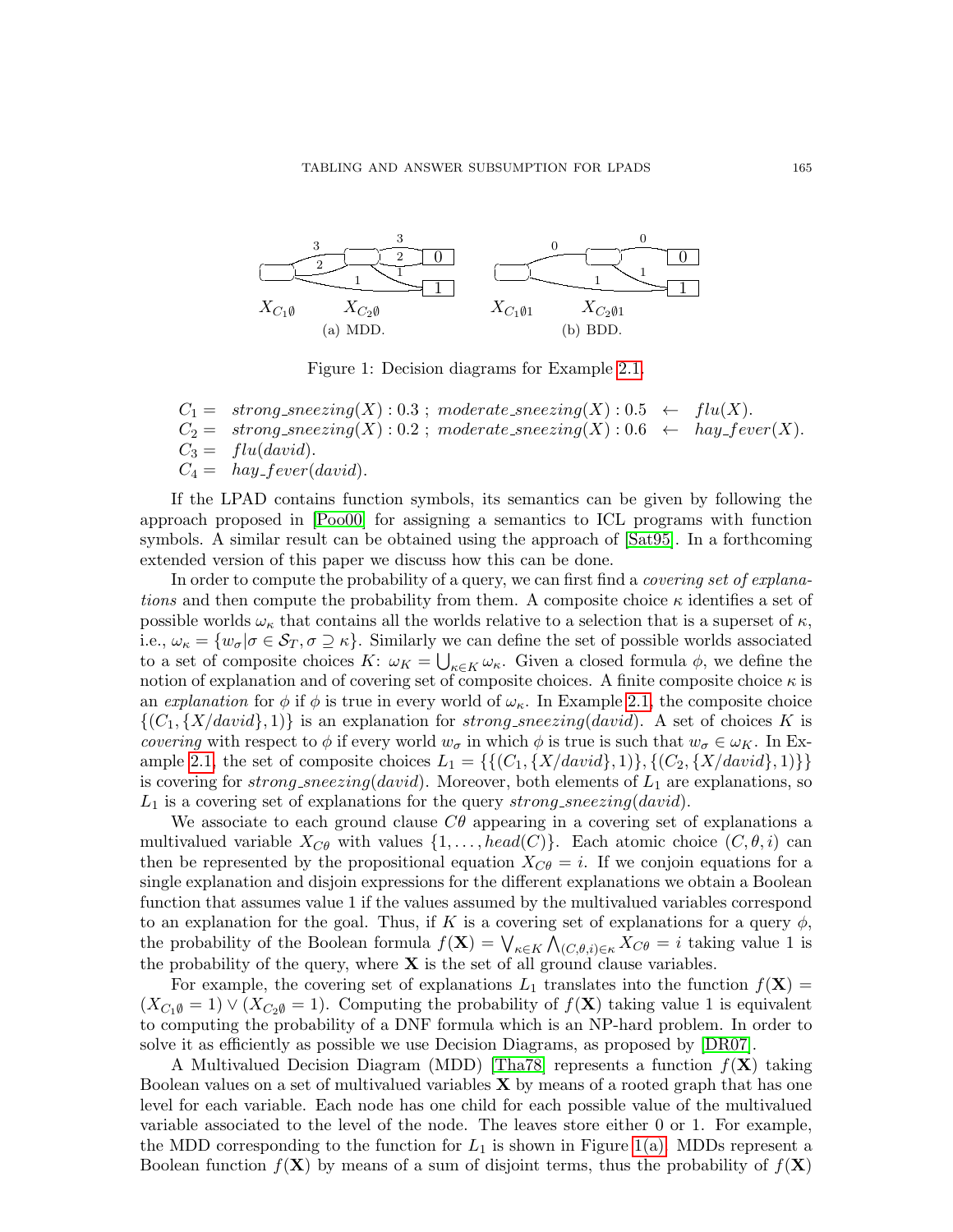#### 166 F. RIGUZZI AND T. SWIFT

can be computed by means of a dynamic programming algorithm that traverses the MDD and sums up probabilities.

Decision diagrams can be built with various software packages that provide highly efficient implementation of Boolean operations. However, most packages are restricted to work on Binary Decision Diagram (BDD), i.e., decision diagrams where all the variables are Boolean [\[Bry86\]](#page-9-17). To work on MDD with a BDD package, we must represent multivalued variables by means of binary variables. Various options are possible, we found that the following, proposed in  $[DR08]$ , gives the best performance. For a variable X having n values, we use  $n-1$  Boolean variables  $X_1, \ldots, X_{n-1}$  and we represent the equation  $X = i$ for  $i = 1, ..., n-1$  by means of the conjunction  $X_1 \wedge X_2 \wedge ... \wedge X_{i-1} \wedge X_i$ , and the equation  $X = n$  by means of the conjunction  $\overline{X_1} \wedge \overline{X_2} \wedge \ldots \wedge \overline{X_{n-1}}$ . The BDD representation of the function for  $L_1$  is given in Figure [1\(b\).](#page-3-1) The Boolean variables are associated with the following parameters:  $P(X_1) = P(X = 1), \ldots, P(X_i) = \frac{P(X=i)}{\prod_{j=1}^{i-1}(1-P(X_j))}$ .

### <span id="page-4-0"></span>3. Program Transformation

The first step of the PITA algorithm is to apply a program transformation to an LPAD to create a normal program that contains calls for manipulating BDDs. In our implementation, these calls provide a Prolog interface to the  $\text{CUDD}^1$  $\text{CUDD}^1$  C library and use the following  $predicates<sup>2</sup>$  $predicates<sup>2</sup>$  $predicates<sup>2</sup>$ 

- *init, end:* for the allocation and deallocation of a BDD manager, a data structure used to keep track of the memory for storing BDD nodes;
- $zero(-BDD)$ ,  $one(-BDD)$ ,  $and(+BDD1, +BDD2, -BDDO)$ ,  $or(+BDD1, +BDD2,$ -BDDO), not(+BDDI, -BDDO): Boolean operations between BDDs;
- $add-var(+N_{-}Val, +Probs, -Var)$ : addition of a new multi-valued variable with N-Val values and parameters Probs;
- equality  $(+Var, +Value, -BDD)$ : BDD represents  $Var=Value$ , i.e. that the variable Var is assigned Value in the BDD;
- $ret\_prob(+BDD, -P)$ : returns the probability of the formula encoded by BDD.

 $add\_var(+N_{-}Val,+Probs,-Var)$  adds a new random variable associated to a new instantiation of a rule with  $N_V$ Val head atoms and parameters list *Probs*. The auxiliary predicate  $get\_var_n/4$  is used to wrap  $add\_var/3$  and avoid adding a new variable when one already exists for an instantiation. As shown below, a new fact  $var(R, S, Var)$  is asserted each time a new random variable is created, where R is an identifier for the LPAD clause, S is a list of constants, one for each variable of the clause, and Var is an integer that identifies the random variable associated with clause  $R$  under grounding  $S$ . The auxiliary predicates has the following definition

 $get\_var_n(R, S, Probs, Var) \leftarrow$ 

 $(var(R, S, Var) \rightarrow true;$ 

 $length(Probs, L), add\_var(L, Probs, Var), assert(var(R, S, Var)).$ 

where  $R$ ,  $S$  and Probs are input arguments while Var is an output argument.

The PITA transformation applies to clauses, literals and atoms.

- If h is an atom,  $PITA_h(h)$  is h with the variable  $BDD$  added as the last argument.
- If  $b_j$  is an atom,  $PITA_b(b_j)$  is  $b_j$  with the variable  $B_j$  added as the last argument.

<span id="page-4-1"></span> $1$ <http://vlsi.colorado.edu/~fabio/>

<span id="page-4-2"></span><sup>2</sup>BDDs are represented in CUDD as pointers to their root node.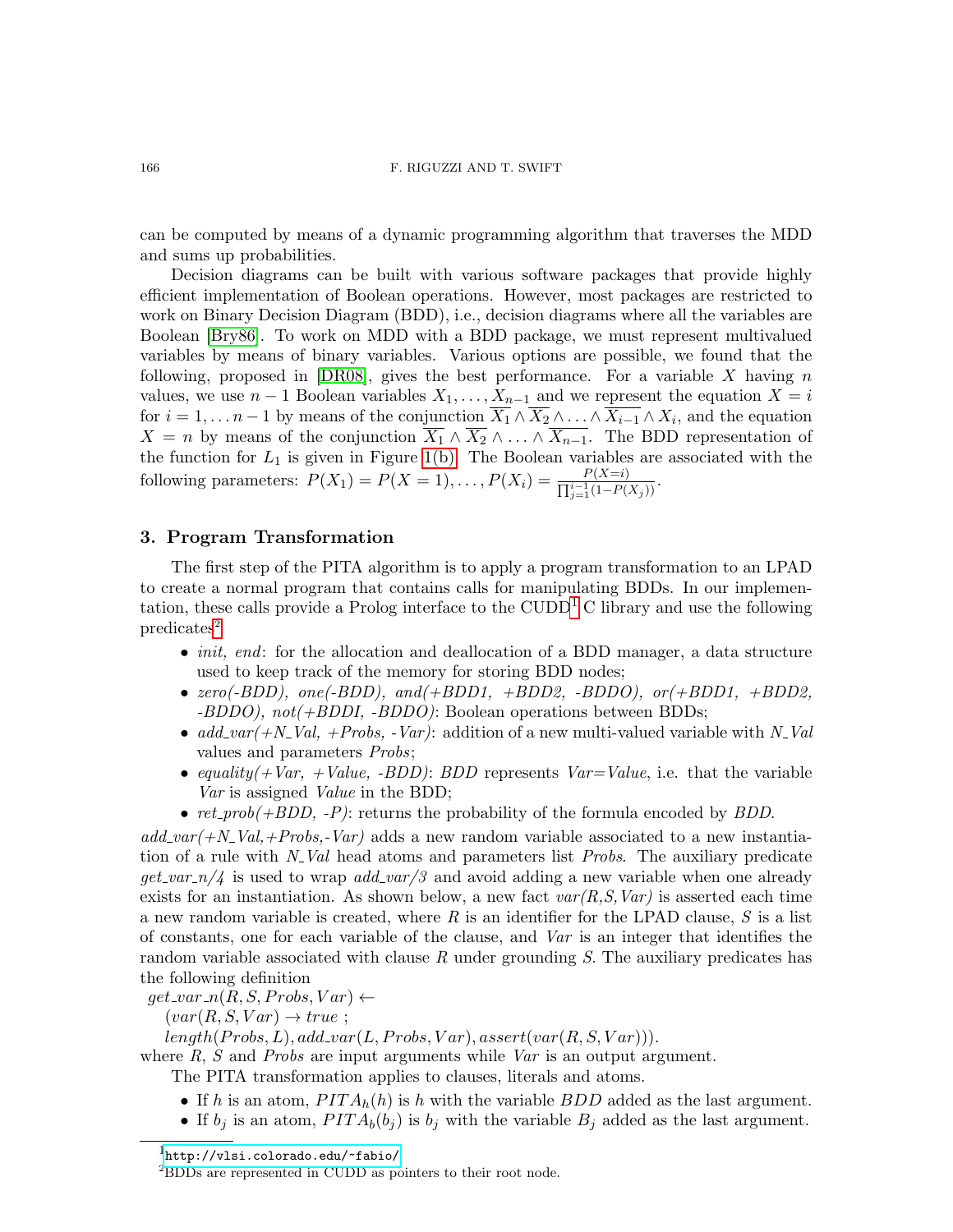In either case for an atom a,  $BDD(PITA(a))$  is the value of the last argument of  $PITA(a)$ ,

• If  $b_i$  is negative literal  $\neg a_i$ ,  $PITA_b(b_i)$  is the conditional  $(PITA'_{b}(a_j) \rightarrow not(BN_j, B_j); one(B_j)),$  where  $PITA'_{b}(a_j)$  is  $a_j$  with the variable  $BN<sub>j</sub>$  added as the last argument.

In other words, the BDD  $BN_j$  for a is negated if it exists (i.e.  $PITA'_b(a_j)$  succeeds); otherwise the BDD for the constant function 1 is returned.

A non-disjunctive fact  $C_r = h$  is transformed into the clause

 $PITA(C_r) = PITA_h(h) \leftarrow one(BDD).$ 

A disjunctive fact  $C_r = h_1 : \alpha_1 ; \ldots ; h_n : \alpha_n$  where the parameters sum to 1, is transformed into the set of clauses  $PITA(C_r)$ 

$$
PITA(C_r, 1) = PITA_h(h_1) \leftarrow get\_var_n(r, [], [\alpha_1, \ldots, \alpha_n], Var),
$$
  
equality(Var, 1, BDD).

$$
PITA(C_r, n) = PITA_h(h_n) \leftarrow get\_var_n(r,[], [\alpha_1, \ldots, \alpha_n], Var),
$$
  
equality(Var, n, BDD).

In the case where the parameters do not sum to one, the clause is first transformed into  $h_1: \alpha_1; \ldots; h_n: \alpha_n; null: 1-\sum_1^n \alpha_i$  and then into the clauses above, where the list of parameters is  $[\alpha_1,\ldots,\alpha_n,1-\sum_{1}^{n}\alpha_i]$  but the  $(n+1)$ -th clause (the one for *null*) is not generated.

The definite clause  $C_r = h \leftarrow b_1, b_2, \ldots, b_m$  is transformed into the clause  $PITA(C_r) = PITA_h(h) \leftarrow PITA_b(b_1), PITA_b(b_2), and (B_1, B_2, BB_2), \ldots,$  $PITA_b(b_m), and (BB_{m-1}, B_m, BDD).$ 

The disjunctive clause

. . .

. . .

 $C_r = h_1 : \alpha_1 ; \ldots ; h_n : \alpha_n \leftarrow b_1, b_2, \ldots, b_m.$ where the parameters sum to 1, is transformed into the set of clauses  $PITA(C_r)$  $PITA(C_r, 1) = PITA_h(h_1) \leftarrow PITA_b(b_1), PITA_b(b_2), and (B_1, B_2, BB_2), \ldots,$  $PITA_b(b_m), and (BB_{m-1}, B_m, BB_m),$  $get\_var_n(r, VC, [\alpha_1, \ldots, \alpha_n], Var),$  $equality(Var, 1, B), and (BB<sub>m</sub>, B, BDD).$ 

$$
PITA(C_r, n) = PITA_h(h_n) \leftarrow \begin{array}{rcl} PITA_b(b_1), PITA_b(b_2), and (B_1, B_2, BB_2), \dots, \\ PITA_b(b_m), and (BB_{m-1}, B_m, BB_m), \\ get\_var_n(r, VC, [\alpha_1, \dots, \alpha_n], Var), \\ equality(Var, n, B), and (BB_m, B, BDD). \end{array}
$$

where  $VC$  is a list containing each variable appearing in  $C_r$ . If the parameters do not sum to 1, the same technique used for disjunctive facts can be applied.

**Example 3.1.** Clause  $C_1$  from the LPAD of Example [2.1](#page-2-1) is translated into  $strong\_s$ g sneezing $(X, BDD)$   $\leftarrow$   $flu(X, B_1), get\_s$ n $(1, [X], [0.3, 0.5, 0.2], Var),$  $equality(Var, 1, B), and (B<sub>1</sub>, B, BDD).$  $moderate\_sneezing(X, BDD) \leftarrow flu(X, B_1), get\_var[n(1, [X], [0.3, 0.5, 0.2], Var),$  $equality(Var, 2, B), and (B<sub>1</sub>, B, BDD).$ 

while clause  $C_3$  is translated into  $flu(david, BDD) \leftarrow one(BDD).$ 

In order to answer queries, the goal  $solve(Goal, P)$  is used, which is defined by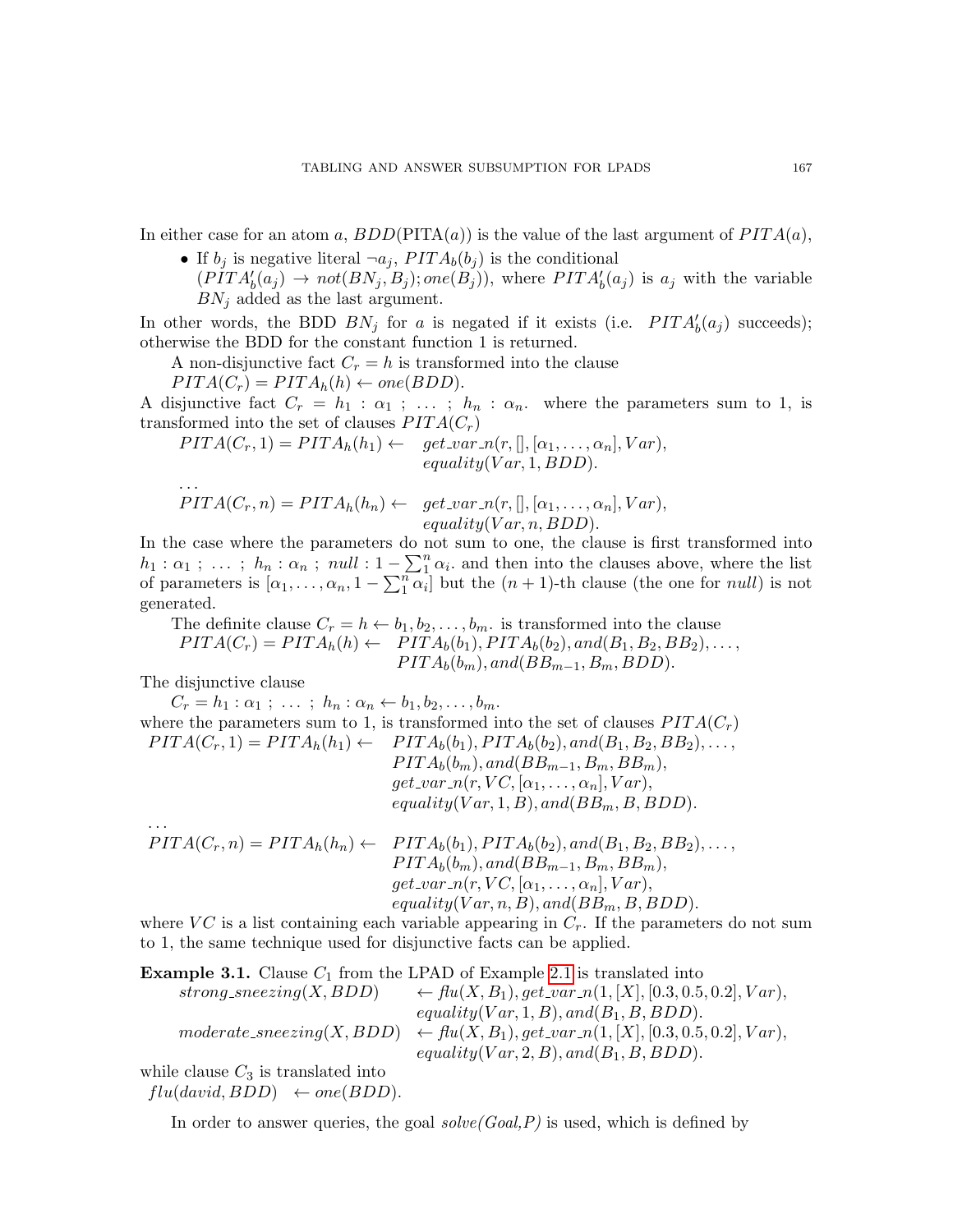$solve(Goal, P) \leftarrow init, retractall(var(\_,\_,\_)),$  $add\_bdd\_arg(Goal, BDD, GoalBDD),$  $(call(GoaIBDD) \rightarrow ret\_prob(BDD, P)$ ;  $P = 0.0$ ), end.

Moreover, various predicates of the LPAD should be declared as tabled. For a predicate  $p/n$ , the declaration is table  $p(1,\ldots,n,or/3\text{-}zero/1)$ , which indicates that answer subsumption is used to form the disjunct of multiple explanations: At a minimum, the predicate of the goal should be tabled; as in normal programs, tabling may also be used for to ensure termination of recursive predicates, or to reduce the complexity of evaluations.

PITA is correct for range restricted, bounded term-size and fixed-order dynamically stratified LPADs. A formal presentation with all proofs and supporting definitions will be reported in a forthcoming extended version of this paper.

### <span id="page-6-0"></span>4. Experiments

PITA was tested on programs encoding biological networks from [\[DR07\]](#page-9-2), a game of dice from [\[Ven04\]](#page-9-4) and the four testbeds of [\[Mee09\]](#page-9-9). PITA was compared with the exact version of ProbLog  $[DR07]$  available in the git version of Yap as of  $19/12/2009$ , with the version of cplint [\[Rig07\]](#page-9-7) available in Yap 6.0 and with the version of CVE [\[Mee09\]](#page-9-9) available in ACE-ilProlog 1.2.20. All experiments were performed on Linux machines with an Intel Core 2 Duo E6550 processor (2333 MHz) and 4 GB of RAM.

The biological network problems compute the probability of a path in a large graph in which the nodes encode biological entities and the links represents conceptual relations among them. Each programs in this dataset contains a deterministic definition of path plus a number of links represented by probabilistic facts. The programs have been sampled from a very large graph and contain 200, 400, . . ., 5000 edges. Sampling has been repeated ten times, so overall we have 10 series of programs of increasing size. In each test we queried the probability that the two genes HGNC\_620 and HGNC\_983 are related.

We used the definition of path of [\[Kim08\]](#page-9-3) that performs loop checking explicitly by keeping the list of visited nodes:

 $path(X, Y) \leftarrow path(X, Y, [X], Z).$  $path(X, Y, V, [Y|V]) \leftarrow edge(X, Y).$  $path(X, Y, V0, V1) \leftarrow edge(X, Z), append(V0, S, V1),$  $\neg member(Z, V0), path(Z, Y, [Z|V0], V1).$ 

This definition gave better results than the one without explicit loop checking. We are currently investigating the reasons for this unexpected behavior.

We ran PITA, ProbLog and cplint on the graphs in sequence starting from the smallest program and in each case we stopped after one day or at the first graph for which the program ended for lack of memory<sup>[3](#page-6-1)</sup>. In PITA, we used the group sift method for automatic reordering of BDDs variables<sup>[4](#page-6-2)</sup>. Figure  $2(a)$  shows the number of subgraphs for which each algorithm was able to answer the query as a function of the size of the subgraphs, while Figure [2\(b\)](#page-7-1) shows the execution time averaged over all and only the subgraphs for which all the algorithms succeeded. PITA was able to solve more subgraphs and in a shorter time

<span id="page-6-2"></span><span id="page-6-1"></span><sup>3</sup>CVE was not applied to this dataset because the current version can not handle graph cycles.

 $^{4}$ For each experiment, we used either group sift automatic reordering or no reordering of BDDs variables depending on which gave the best results.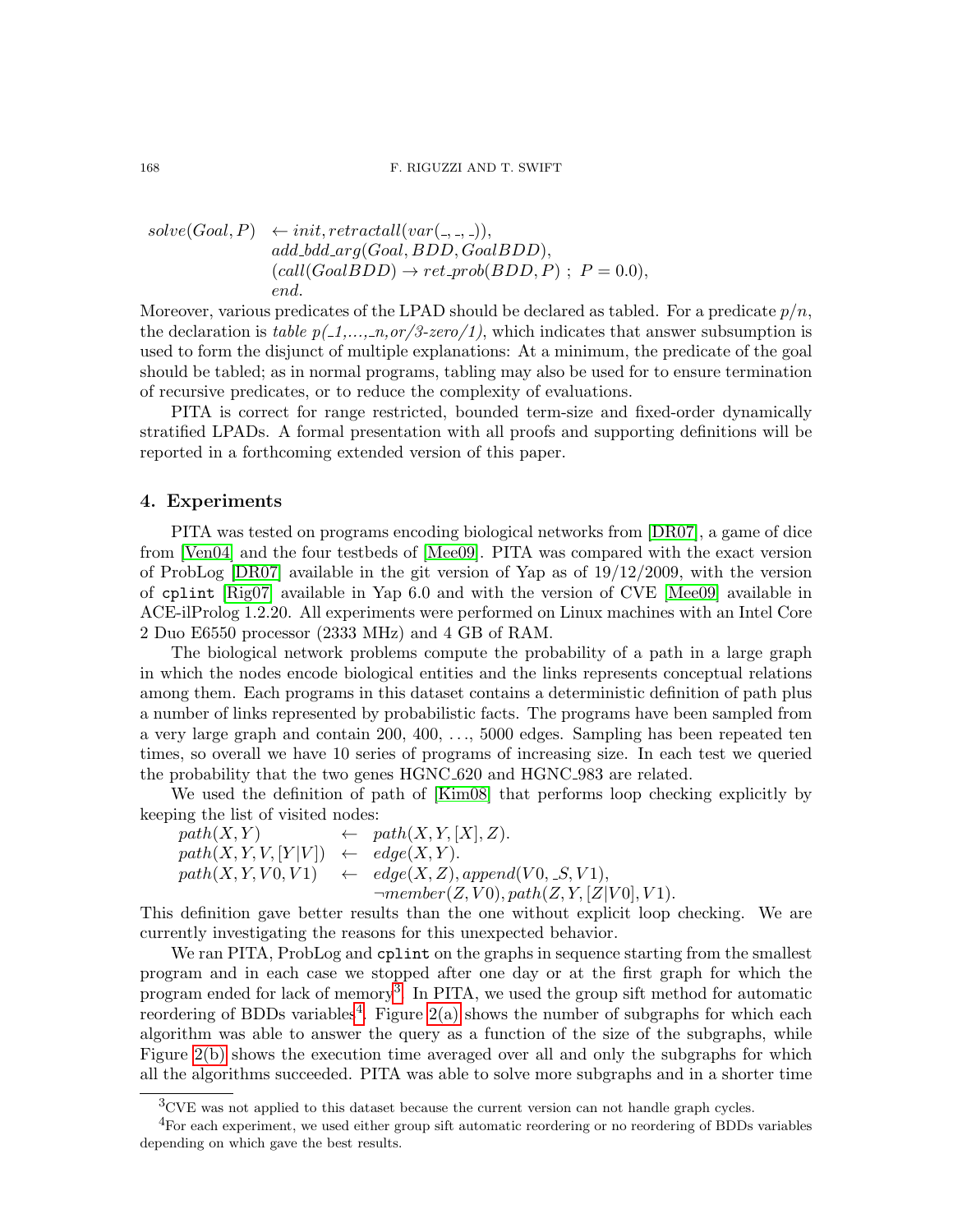<span id="page-7-0"></span>

<span id="page-7-1"></span>Figure 2: Biological graph experiments.



<span id="page-7-2"></span>Figure 3: Three sided die.

than cplint and ProbLog. For PITA the vast majority of time for larger graphs was spent on BDD maintenance.

The second problem models a game in which a die with three faces is repeatedly thrown until a 3 is obtained. This problem is encoded by the program

 $on(0, 1): 1/3$ ;  $on(0, 2): 1/3$ ;  $on(0, 3): 1/3$ . on(N, 1) :  $1/3$ ; on(N, 2) :  $1/3$ ; on(N, 3) :  $1/3 \leftarrow$ 

 $N1$  is  $N-1, N1 \geq 0, on(N1, F), \neg on(N1, 3).$ 

Form the above program, we query the probability of  $\mathfrak{on}(N,1)$  for increasing values of N. Note that this problem can also be seen as computing the probability that a Hidden Markov Model (HMM) is in state 1 at time  $N$ , where the HMM has three states of which 3 is an end state.

In PITA, we disabled automatic variable reordering. The execution times of PITA, CVE and cplint are shown in Figure [3.](#page-7-2) In this problem, tabling provides an impressive speedup, since computations can be reused often.

The four datasets of [\[Mee09\]](#page-9-9), containing programs of increasing size. served as a final suite of benchmarks. bloodtype encodes genetic inheritance of blood type, growingbody and growinghead contains programs with growing bodies and heads respectively, and uwcse encodes a university domain. In PITA we disabled automatic reordering of BDDs variables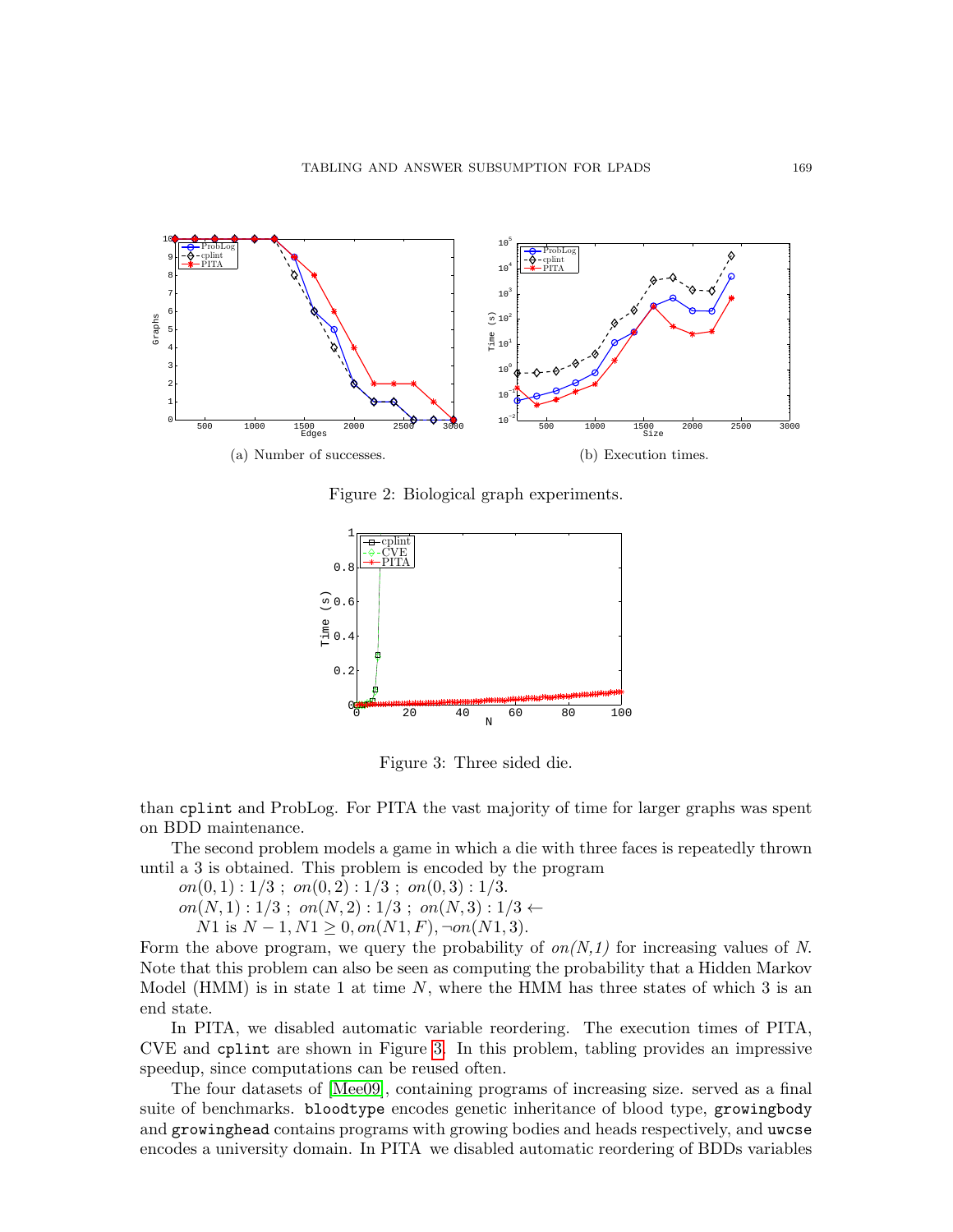<span id="page-8-1"></span>

<span id="page-8-2"></span>Figure 4: Datasets from [\[Mee09\]](#page-9-9).

<span id="page-8-3"></span>

<span id="page-8-4"></span>Figure 5: Datasets from [\[Mee09\]](#page-9-9).

for all datasets except for uwcse where we used group sift. The execution times of cplint, CVE and PITA are shown respectively in Figures [4\(a\),](#page-8-1) [4\(b\),](#page-8-2) [5\(a\)](#page-8-3) and [5\(b\)](#page-8-4)<sup>[5](#page-8-5)</sup>. PITA was faster than cplint in all domains and faster than CVE in all domains except growingbody.

### <span id="page-8-0"></span>5. Conclusion and Future Works

This paper presents the algorithm PITA for computing the probability of queries from an LPAD. PITA is based on a program transformation approach in which LPAD disjunctive clauses are translated into normal program clauses.

The experiments substantiate the PITA approach which uses BDDs together with tabling with answer subsumption. PITA outperformed cplint, CVE and ProbLog in scalability or speed in almost all domains considered.

<span id="page-8-5"></span> $5$ For the missing points at the beginning of the lines a time smaller than 10<sup>-6</sup> was recorded. For the missing points at the end of the lines the algorithm exhausted the available memory.